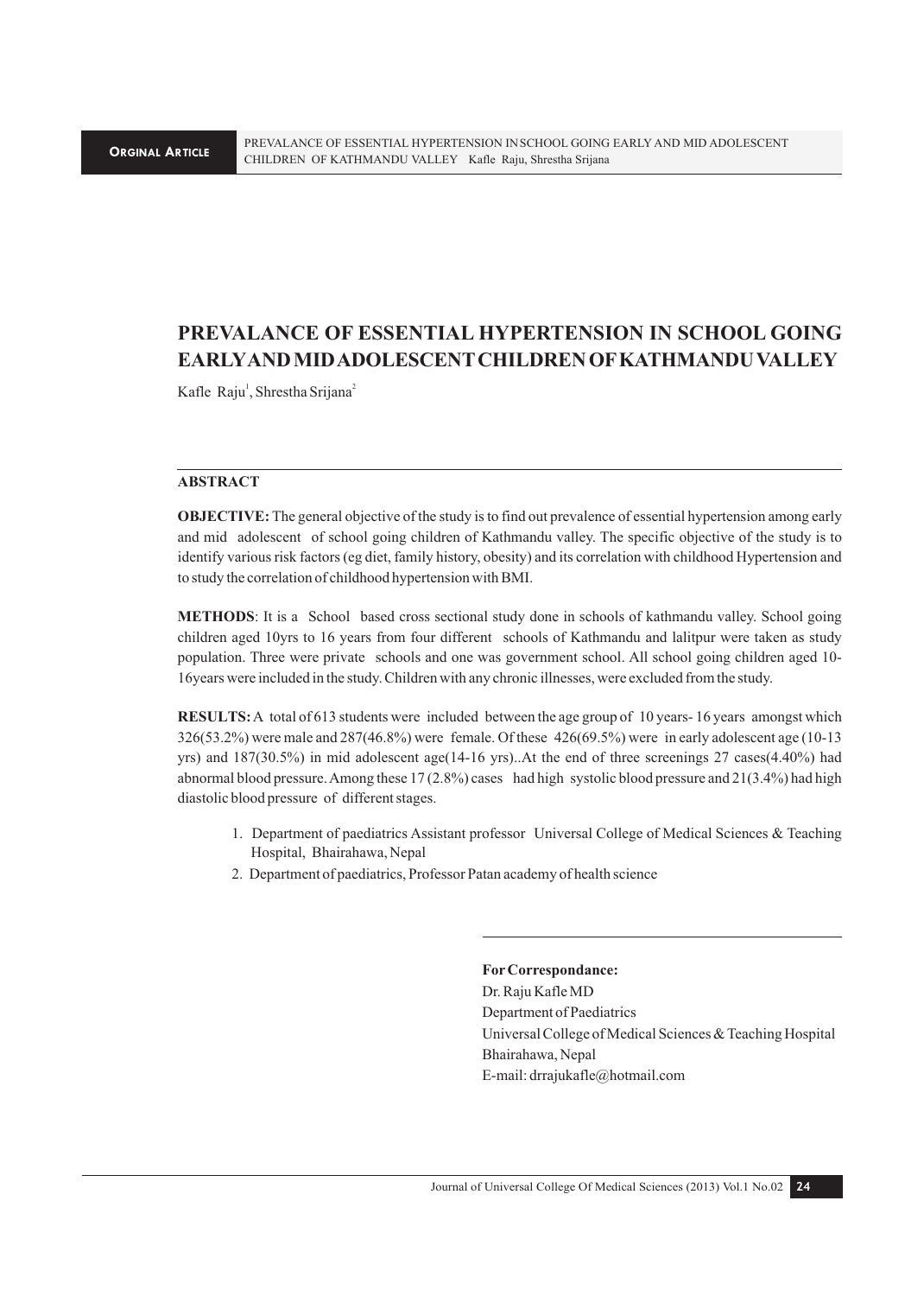## **INTRODUCTION**

During the last few years, there has been a renewed interest in measuring a blood pressure (BP) in children and adolescents after recognizing that not only secondary hypertension but also essential hypertension can be present in childhood, especially in adolescents.<sup>1</sup> Essential hypertension (Primary Hypertension) is a common disease worldwide and is associated with increased risk of myocardial infarction, stroke and cardiovascular mortality in adults.<sup>2</sup> This essential hypertension is detectable in the young and may track into adulthood.<sup>3</sup> There has been even evidences to prove that even asymptomatic adolescents with mild blood pressure elevation can have target organ damage<sup>3</sup> However, this hypertension goes undetected unless specifically looked for. Therefore, according to the recommendation of the fourth report from the National high B.P education program (NHBPEP) working group all children above 3 years of age, seen in medical care should have their blood pressure (B.P) measured routinely.

Various factors are known to influence onset of this essential hypertension in childhood. Children and adolescents with percent of overweight children(BMI >95th percentile.<sup>5</sup> A direct relation between weight and blood pressure has been documented as early as five years of age and is more prominent in the second decade. Height is independently related to blood pressure at all ages.<sup>6,7,8</sup> Sex and race do not have the same impact on blood pressure in children as in adults. No significant differences in blood pressure have been found in comparisons of whites, blacks, Hispanics, and Southeast Asians until adolescence. Even then, the differences are small and vary among epidemiologic studies.<sup>9</sup> The reference standards for blood pressure in children do not distinguish between racial or ethnic groups, because the differences are not clinically relevant. Blood pressure is slightly higher in boys than in girls during the first decade of life. This difference begins to widen around the onset of puberty, and blood pressure is significantly higher in young men by the end of the teenage years.<sup>2</sup> primary hypertension are frequently overweight.<sup>4</sup> Data on healthy adolescents obtained in school healths screening programs demonstrate that the prevalence of hypertension increases progressively with increasing body mass index (BMI),and hypertension is detectable in approximately 30

A familial influence on blood pressure can be identified early in life. Children from families with hypertension tend to have higher blood pressures than children from normotensive families.<sup>10</sup> There are significant correlations in blood pressure

and cardiovascular risk factors between parents and their children,  $n<sub>1,12</sub>$  and these have been observed as early as the newborn period.<sup>13</sup> The correlation in blood pressure between parents and adopted children is significantly lower than between parents and their biologic children.<sup>10</sup> Siblings of children with high blood pressure have significantly higher blood pressure than siblings of children with low blood pressure.<sup> $14$ </sup> There is a greater correlation in blood pressures between mothers and their children than between fathers and their children suggesting a direct prenatal influence.<sup>10,14</sup> In a relatively small study, the offspring of mothers who were hypertensive during their pregnancies and had sustained hypertension after giving birth had higher blood pressure during early and late adolescence than the offspring of mothers who were normotensive during pregnancy and afterward.<sup>15</sup> The onset of essential hypertension can be prevented by early detection of these various influencial factors and modifying the known risk factors  $16$ 

The prevalence of hypertension in children ranges from 16.2% to less than  $1\%$ <sup>17,18,19,20</sup> This diversity in prevalence of hypertension is due to the varying age groups taken for the study and different criteria adopted for defining hypertension, basic differences between racial sub-groups related to geographic, dietary and cultural factors. $^{21}$  At present, precise data on the prevalence of childhood hypertension in Nepal is lacking although there are lots of data available regarding the prevalence of hypertension in adults. Considering this the present study is conducted to evaluate the prevalence of hypertension in apparently healthy school going children in Kathmandu.

## **MATERIAL AND METHOD**

This is a School based cross sectional study done among Schools of Kathmandu valley. School going children aged 10yrs to 16 years from four different schools of Kathmandu and lalitpur were taken as study population.Three were private schools and one was government school.All school going children aged 10-16yrs were included in the study.Children with any chronic illnesses, were excluded from the study. Increasing prevalence of high Blood pressure in children of urban Nepal due to change in lifestyle, food habits and increasing obesity was the main Working hypothesis in this study. Statical analysis was performed using SPSS version 16.Chi-square test,pearson correlation,fisher's exact test were the statistical methods employed in the present study.

## **Working Definition**

The child was considered normotensive if the blood pressure was less than 90th percentile.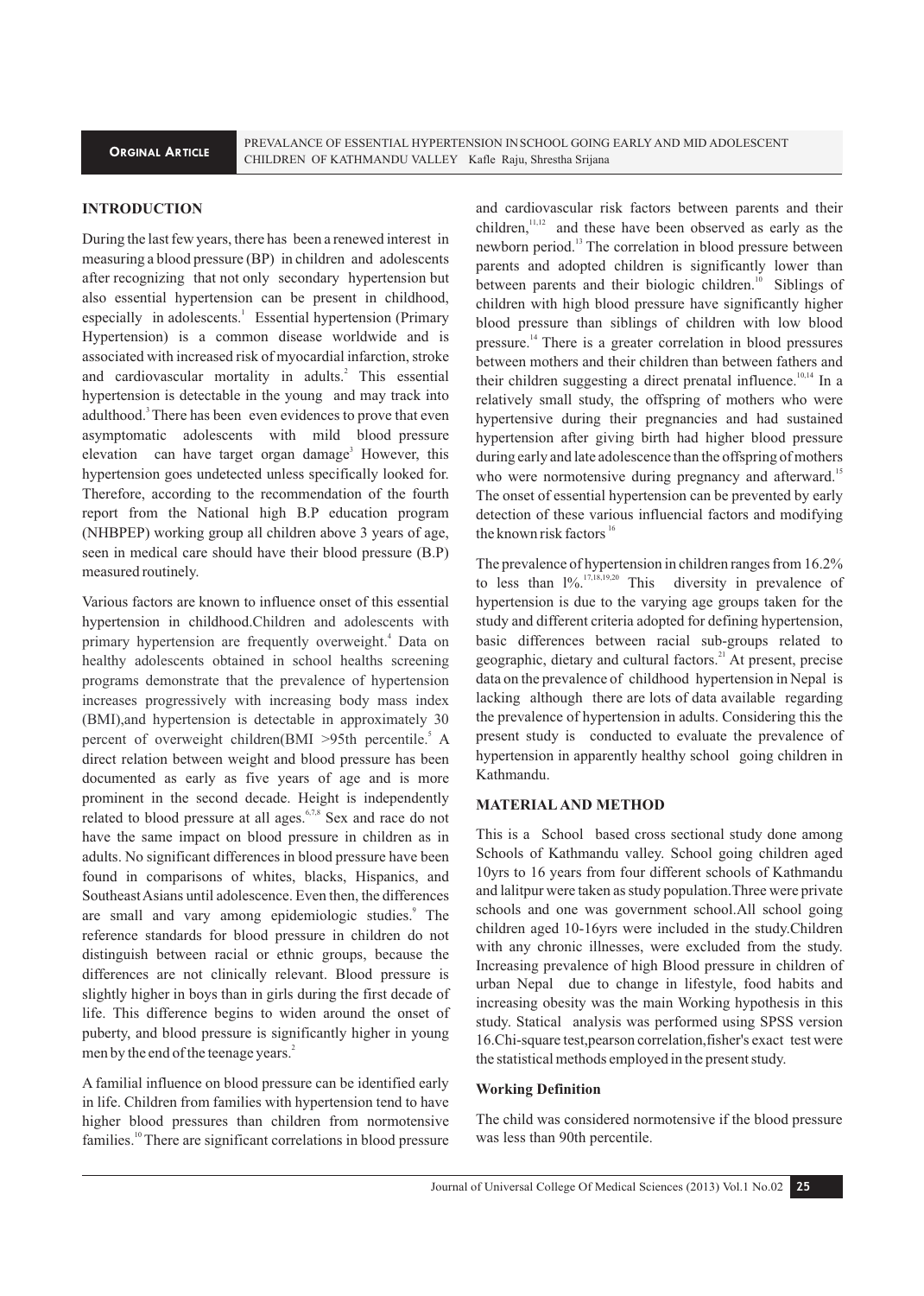#### **ORGINAL ARTICLE**

If the blood pressure was > 90th percentile or > 120/80mm Hg (even if < 90th percentile), B.P. was rechecked at the same visit after half hour.

 If BP was persistently abnormal even in the second screening, BP was rechecked again at one week interval.

At the end of third screening, if BP was  $>90$ th and  $< 95<sup>th</sup>$ percentile or >120/80mm Hg (even if < 90th percentile), child was considered as having prehypertension.

 If BP at the end of third screening was >95th percentile, child was considered as having hypertension.

## **Ethical considerations**

The aim and the purpose of the study were explained to the children and school staff who were present there during the procedure and verbal consent was taken before the procedure.

### **Data collection procedure**

All children aged 10 to 16 years studying in grades 6 to 10 were enrolled into the study. Systematic sampling was the sampling technique used based on their roll numbers of the class so that each children has the chance of being included in the study. Age was verified from school records and rounded off to completed years. Body mass index were taken in each child as per standard norms. Before recording the blood pressure, the procedure was fully explained to the child and was made to sit quietly for five minutes. Blood pressure was recorded in sitting position in right arm with cubital fossa at heart level, by auscultatory method using standard mercury sphygmomanometer. The appropriate sized cuff was selected with the bladder width about 40% of the arm circumference at a point midway between olecranon and acromion and the bladder length covering at least 80% to 100% of the circumference of the arm. If cuff is too small, the next larger cuff was used. The first and fifth phases of Korotkoff sounds were taken as indicative of the systolic and diastolic blood pressures respectively. Three measurements were taken at intervals of five minutes each and systolic blood pressure and diastolic blood pressure were categorized. If blood pressure was found higher on first reading it was taken again after half hour and again if higher on second reading BP was taken after one week if after third screening found higher high blood pressure was categorized. The percentile charts based on gender, age and height provided by NHBPEP were used for classification of blood pressure.

## **RESULTS**

A total of 613 students were included between the age group of 10 years- 16 years amongst which 326(53.2%) were male and 287(46.8%) were female .Of these 426(69.5%) were in early adolescent age (10-13 yrs) and 187(30.5%) in mid adolescent age(14-16 yrs).

Table 1: Showing age and sex distribution of the study population

|       |               | M     | F             | Total  |
|-------|---------------|-------|---------------|--------|
| Age   | $10-13$ years | 232   | 194           | 426    |
|       |               | 71.2% | 67.6%         | 69.5%  |
|       | $14-16$ years | 94    | 93            | 187    |
|       |               | 28.8% | 32.4%         | 30.5%  |
| Total |               | 326   | 287           | 613    |
|       |               |       | 100.0% 100.0% | 100.0% |





Table 2: Abnormal Blood Pressure Across 3 screenings

|                                                                   |           |    | First screening   Second screening   Third screening |    |         |
|-------------------------------------------------------------------|-----------|----|------------------------------------------------------|----|---------|
| SBP (>90 <sup>th</sup> percentile)   64   10.4%   19   3.1 %   17 |           |    |                                                      |    | $2.8\%$ |
| DBP (>90 <sup>th</sup> percentile) $27$                           | $ 4.4\% $ | 23 | $3.8\%$                                              | 21 | $3.4\%$ |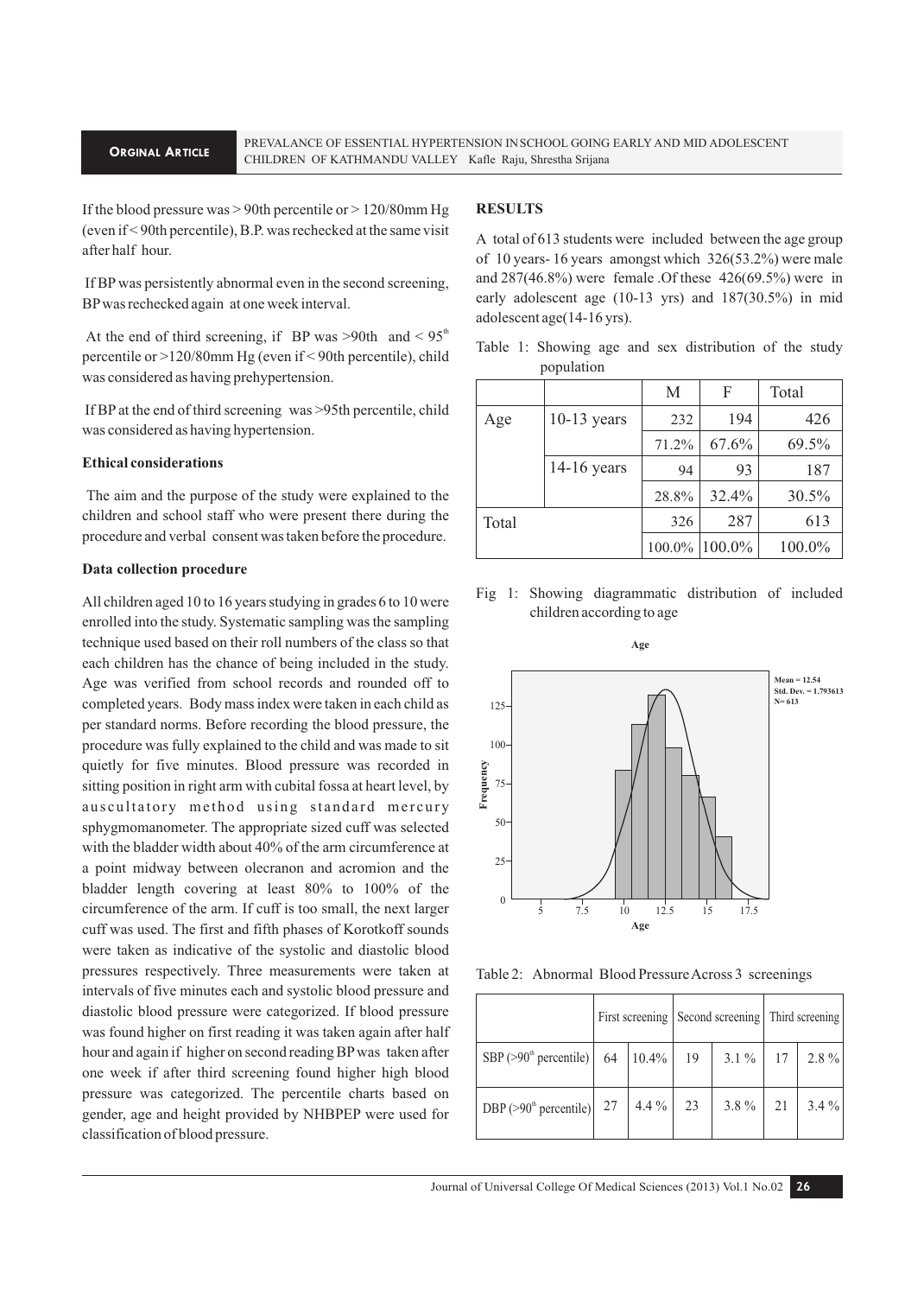#### **ORGINAL ARTICLE**

The distribution of systolic and diastolic hypertension across three screenings is shown in table 2 .At the end of three screenings 27 cases(4.40%) had abnormal blood pressure. Among these 17 (2.8%) cases had high systolic blood pressure and 21(3.4%) had high diastolic blood pressure of different stages.

Table 3: Different Grades Of High Blood pressure Documented After Third Screenings:

|                                    | Frequency | Percent |
|------------------------------------|-----------|---------|
| PSHBP $(90-95th$ percentile)       | 14        | 2.3     |
| stage1 HSBP $(95-99th$ percentile) |           | 0.5     |
| PDHBP $(90-95th$ percentile)       | 15        | 2.4     |
| stage1 HDBP $(95-99th$ percentile) |           | 10      |

After third screening taking systolic and diastolic BP separately in the present study population 2.3% had Presystolic High blood pressure (PSHBP), 0.5% had High Systolic Blood Pressure HSBP-(stage1) , 2.4% had Pre Diastolic High Blood Pressure (PDHBP) ,1.0% had High Diastolic Blood Pressure HDBP- (stage1) (table 12)

Taking into account the high systolic and diastolic blood pressure together after third screening 2(0.3%) children had HSBP and HDBP,1(0.2%) had HSBP and PDHBP , 2(0.3%) had PSHBP and PDHBP together and 6 (1.0%) had PSHBP and PDHBP .

| Table 4: Blood Pressure after third screening |  |
|-----------------------------------------------|--|
|-----------------------------------------------|--|

|                 | Frequency | Percent |
|-----------------|-----------|---------|
| <b>HDBP</b>     | 2         | 0.3     |
| HSBP and HDBP   | 2         | 0.3     |
| HSBP and PDHBP  | 1         | 0.2     |
| Normal Pressure | 3         | 0.5     |
| <b>PDHBP</b>    | 8         | 1.3     |
| <b>PSHBP</b>    | 6         | 1.0     |
| PSHBP and HDBP  | 2         | 0.3     |
| PSHBP and PDHBP | 6         | 1.0     |
| Normal          | 583       | 95.1    |
| Total           | 613       | 100.0   |

## **DISCUSSION**

A cross sectional prospective study on the prevalence of hypertension of school going childrens of Kathmandu valley aged 10-16 years(early and mid adolescents) was carried out. The study was done in four schools of Kathmandu valley.

Out of 613 students enrolled in our study there were 426(69.5%) children aged 10-13 yrs(early adolescence),and 187(30.5%) childrens aged 14-16 yrs with a male to female ratio of 1.13:1.

### **Prevalence of Hypertension**

The prevalence of hypertension in our study was 4.4%. The prevalence in various other Indian studies ranges from 0.46% to 11.9.Also the prevalence of hypertension in childrens is reported to range from (1-16.2%) taking into consideration various studies across world . This wide difference may be due to different standards used for diagnosis of hypertension. Some studies have adopted fourth phase of Korotkoff sound to define diastolic blood pressure while others have taken fifth korotkoff sound to define diastolic blood pressure. some studies have not taken the height of the children into consideration while grading the BP.Higher prevalence has been reported in some specific parts of the world and country like in Southern India

The distribution of hypertension across three screenings, showed significant reduction in systolic hypertension from 10.4 % in first screening to 2.8% in the third screening and that of diastolic hypertension from 4.4% to 3.4%. Other studies also showed a substantial decrease of BP in children when measures were repeated on different occasions. In a study done in 1979, among 10 641 US children in Dallas, 8.9% children were found to have elevated BP at the first visit. At third visit some days later, only 1.2% had systolic hypertension and 0.4% had diastolic hypertension. In the Muscatine Study, out of 6662 children, 13% had elevated BP at the initial screening visit while less than 1% had persistent elevated BP based on repeated measurements taken on separate occasions. Though diastolic blood pressure is not given much significance in pediatric age group, 3.4% of our school children had diastolic hypertension compared to systolic hypertension of 2.8% after third screening. Diastolic hypertension is also documented in some other studies as well. In one study in USA Blood pressure (BP) data obtained during a BP screening program were analyzed by Sinako AR et al to determine the prevalence of "significant" hypertension among 14,686 black and white children aged 10 to 15 years. They found diastolic hypertension in 3.5% .This study also has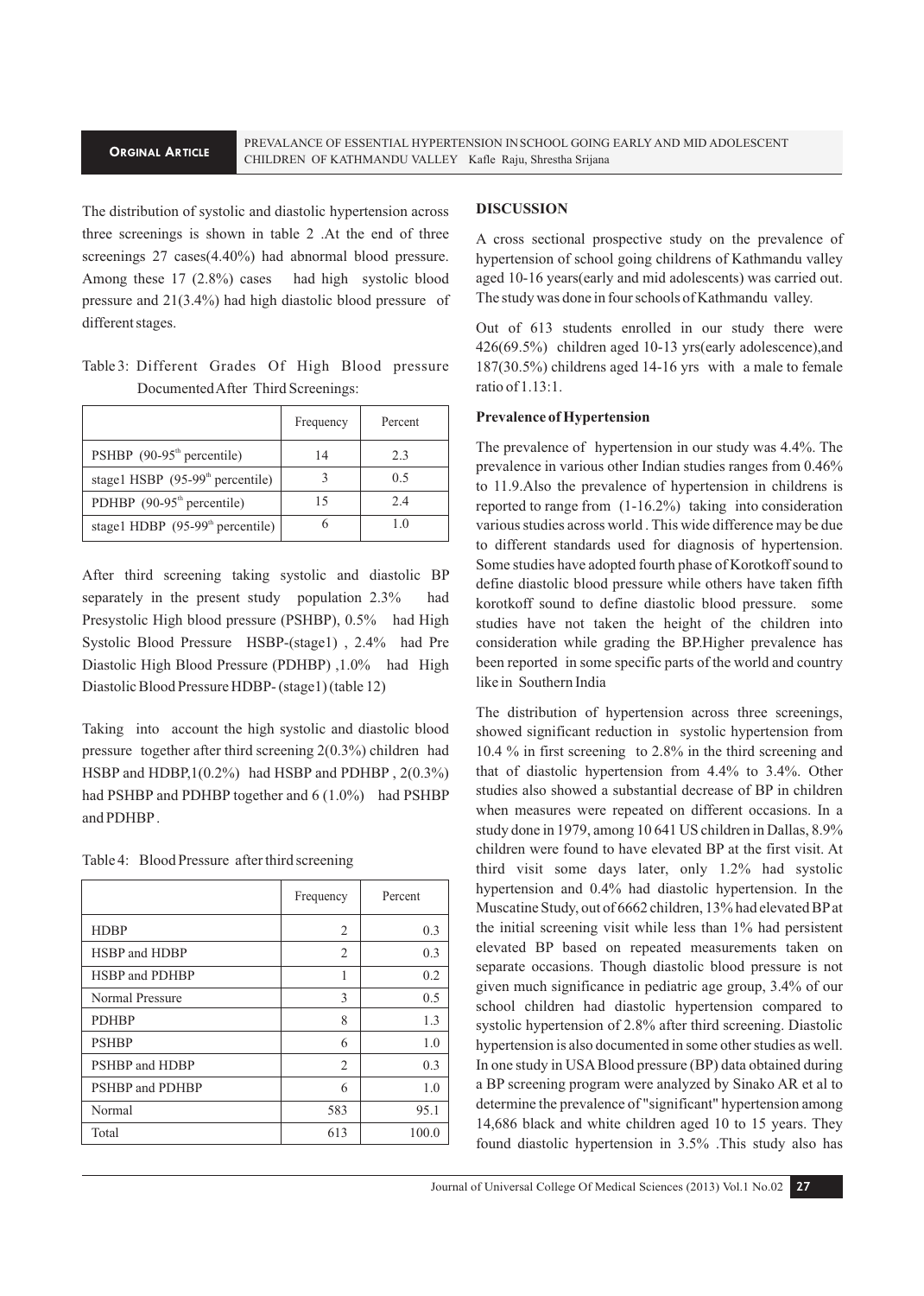adopted fifth Korotkoff phase to define diastolic blood pressure as our study.

### **Socio-demographic Risk Factors**

There was no age or sex predilection in our study. Some of the studies have found increased prevalence of hypertension in girls, which they attributed to hormonal changes around puberty. However, some studies have found no sex differences in the prevalence of hypertension.

In our study we didn't find any correlation of BP with age. As per Second Task Force report that blood pressure increases with age during the pre-adult years in all study populations. Several others studies have also reported that blood pressure increased with age . Hwang B et al in Department of Pediatrics, Veterans General Hospital-Taipei, Taiwan performed a Triple measurements of blood pressure obtained from infants younger than one year of age at supine position and in a quiet situation and at a sitting position from children older than one year. They found the average blood pressure values (systolic/diastolic/mean) increases with age. This study had sample size of 3937, aged 1 day to 6 yrs, and had used oscillometric electronic device to measure blood pressure. Our study has a smaller sample size, age yrs was limited to 10 to 16 yrs and mercury sphygmomanometer was used as measuring tool for blood pressure. However, some Japanese studies have only found correlations between diastolic blood pressure and age. Like in one study by Nishiyama s et al in Japan found that the strongest correlation for systolic BP (SBP) was weight and for diastolic BP (DBP) it was age. This study included children aged 12 to 17 years had used electronic device for measuring blood pressure, and were followed up for one year of time duration to define high blood pressure.

#### **Anthropometric Risk Factors**

This study has shown significant association of height, weight and increased body mass index with hypertension . Obesity in childhood is a well established risk factor for hypertension. Gupta and Ahmad have also reported that prevalence of sustained hypertension in obese children was 20 times more as compared to controls. Andriska *et al.* found that 41% of their hypertensive children were obese. Court *et al.* have concluded that hypertension has significant correlation with severe childhood obesity. Schachter *et al.* evaluated the blood pressure during first five years of life and found only modest association between body size and blood pressure. Schall *et al.*  studied black adolescents and reported that high BP among females was associated with greater fatness while in males highest BP correlated with increased muscle mass and

decreased fatness. Hypertension in obese children may be due to increased cardiac output, increased blood volume, excessive sodium intake, increased steroid production and alteration in receptors for various pressor substances. Considering the influence of height on BP, various recent BP standards are based on height and age.

In the developed countries like United States and Canada, the rising risk of HTN is in part due to the increasing prevalence of obesity as demonstrated by the following observations in school-aged children

In the previously mentioned report based upon the United States National Health Survey data, the risk of high BP (defined as greater than the  $95<sup>th</sup>$  percentile) doubled for every one unit of increase in the BMI z-score unit.

A longitudinal adolescent Canadian cohort study among children of grade 7,9 and 11 demonstrated that the risk of high  $SBP$  (defined as greater than the  $90<sup>th</sup>$  percentile) was more than a two-fold increase in overweight children (defined as a BMI  $>85<sup>th</sup>$  percentile) compared to non-overweight children.

In a 2002 school-based study of 5102 children (mean age 13.5 years), the prevalence of HTN rose with increasing BMI (2 versus 11 percent among those with BMI  $\leq 5^{\text{th}}$  and  $\geq 95^{\text{th}}$ percentile, respectively).

Similarly, in a study of predominantly minority  $8<sup>th</sup>$  grade adolescents, the risk of hypertension increased with rising BMI (6.9 versus 24.6 percent among those with BMI  $\leq 85^{\text{th}}$  and  $\geq$  95<sup>th</sup> percentile, respectively).

Relation of HTN with increasing BMI was observed in all age groups including children between two and five years of age.

An increase in the weight-for-length in the first six months of life was associated with higher systolic blood pressure at three years of life, particularly among infants who were thin at birth.

#### **Diet and Life Style Risk Factors**

In our study there was no positive correlation between hypertensive children and their dietary habits. It is generally accepted that hypertensive individuals benefit from a dietary increase in fresh vegetables, fresh fruits, fiber and reduction of sodium.<sup>4</sup> Also lower BP has been associated in children and adolescents with an increased intake of potassium, magnesium, folic acid, fiber which are rich in vegetables and fruits.<sup>4</sup>

In one of the study done in Iranian children and adolescents dietary habits had correlations with BP. In their study the frequency of the intake of sweets correlated with both SBP and